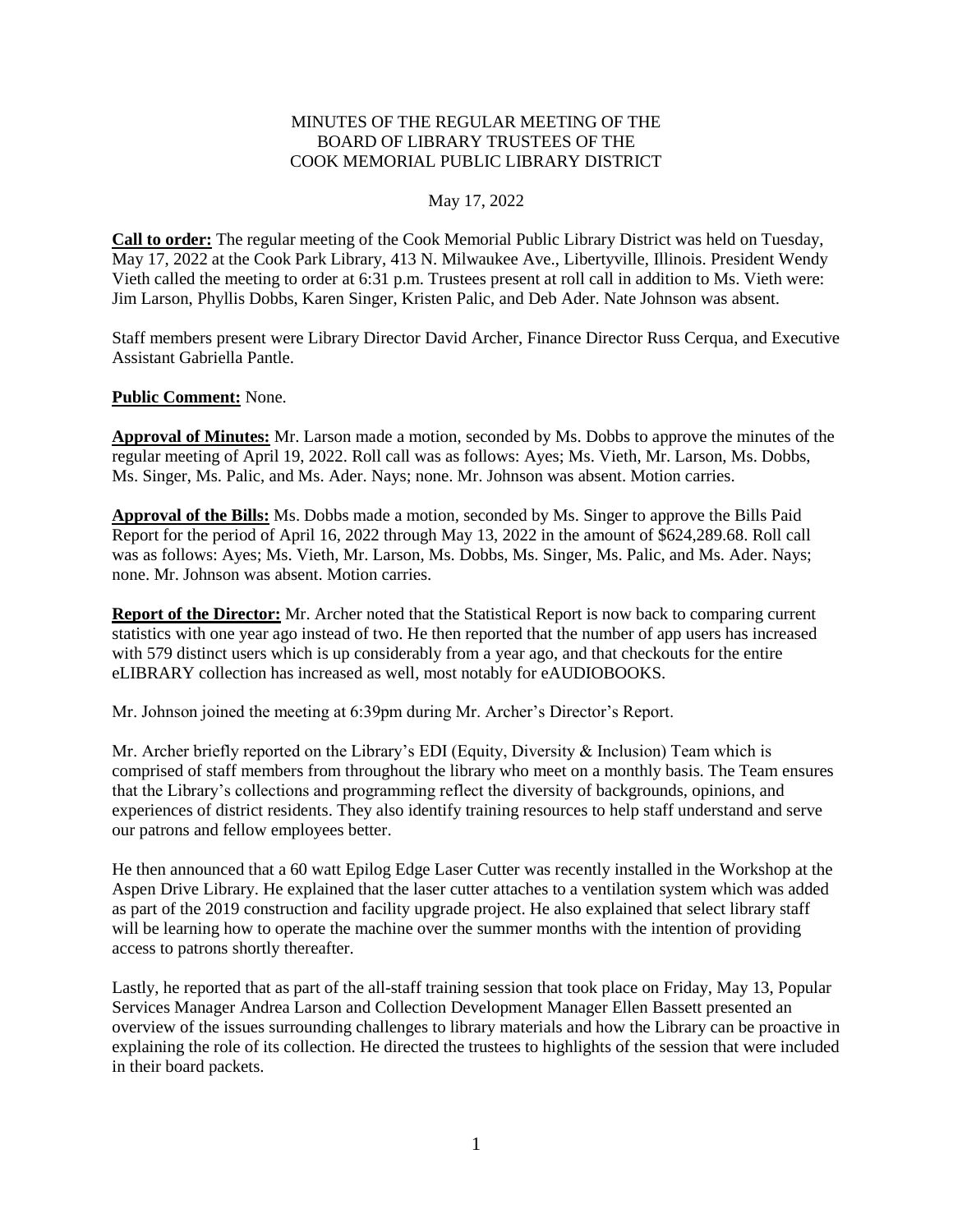**Approve Report of the Director:** Ms. Dobbs made a motion, seconded by Mr. Johnson, to approve the report of the Director. Roll call was as follows: Ayes; Ms. Vieth, Mr. Larson, Ms. Dobbs, Ms. Singer, Mr. Johnson, Ms. Palic, and Ms. Ader. Nays; none. Motion carries.

**Report of the President:** No report.

## **REPORTS OF COMMITTEES AND REPRESENTATIVES**

**Finance & Employee Practices:** No report.

**Policy Review:**

**Building and Grounds:** No report.

**Development:** No report.

**Technology:** No report.

**Resources, Services and Long Range Planning:** Mr. Archer explained that the Strategic Plan is now in the data gathering phase. He noted that the survey went live on May 12 and as of today at 2pm, 907 responses were received; 10 of which were non-library users. He also noted that the survey is open until Friday, May 27 at 9pm. The planning team which consists of seven staff members and two trustees will meet on May 31 to go over the survey. He announced that focus groups facilitated by Sarah Keister Armstrong will be the end of the data gathering phase and that he would provide an update at the June board meeting.

# **Village of Libertyville Parking Commission Representative:** No report.

**Friends' Representative:** Ms. Dobbs reported that the Friends had their book sale over the weekend and that logistically it worked out great but that final sale numbers were not yet available.

**RAILS Representative:** No report.

**Historical Society Representative:** No report.

# **OTHER BUSINESS**

Approval of Resolution 2021-2022/25: Mr. Archer explained that the board of each public library is required by Illinois statute to decide annually whether the library will participate in the state's nonresident fee program. Nonresidents are defined as "a person who resides outside the taxing area of a public library" (75 ILCS 16/30-55.60). Nonresidents have the option to annually purchase a library card at the closest participating library for a fee at least equal to the cost paid by residents. He noted that the board has traditionally supported the nonresident fee program even though there are no unserved areas adjacent to the Library's taxing area in which Cook Park or Aspen Drive is the closest library. He also noted that approval of the resolution being presented tonight will affirm the Library's continued participation in the nonresident card program, detailed under Public Act 92-1066, setting the annual fee for the card, using the State Library mathematical formula method, at \$412 effective July 1, 2022 through June 30, 2023.

Mr. Larson then made a motion, seconded by Ms. Dobbs to approve Resolution 2021-2022/25 authorizing the Library's participation in the nonresident fee program. Roll call was as follows: Ayes; Ms. Vieth, Mr. Larson, Ms. Dobbs, Ms. Singer, Mr. Johnson, Ms. Palic, and Ms. Ader. Nays; none. Motion carries.